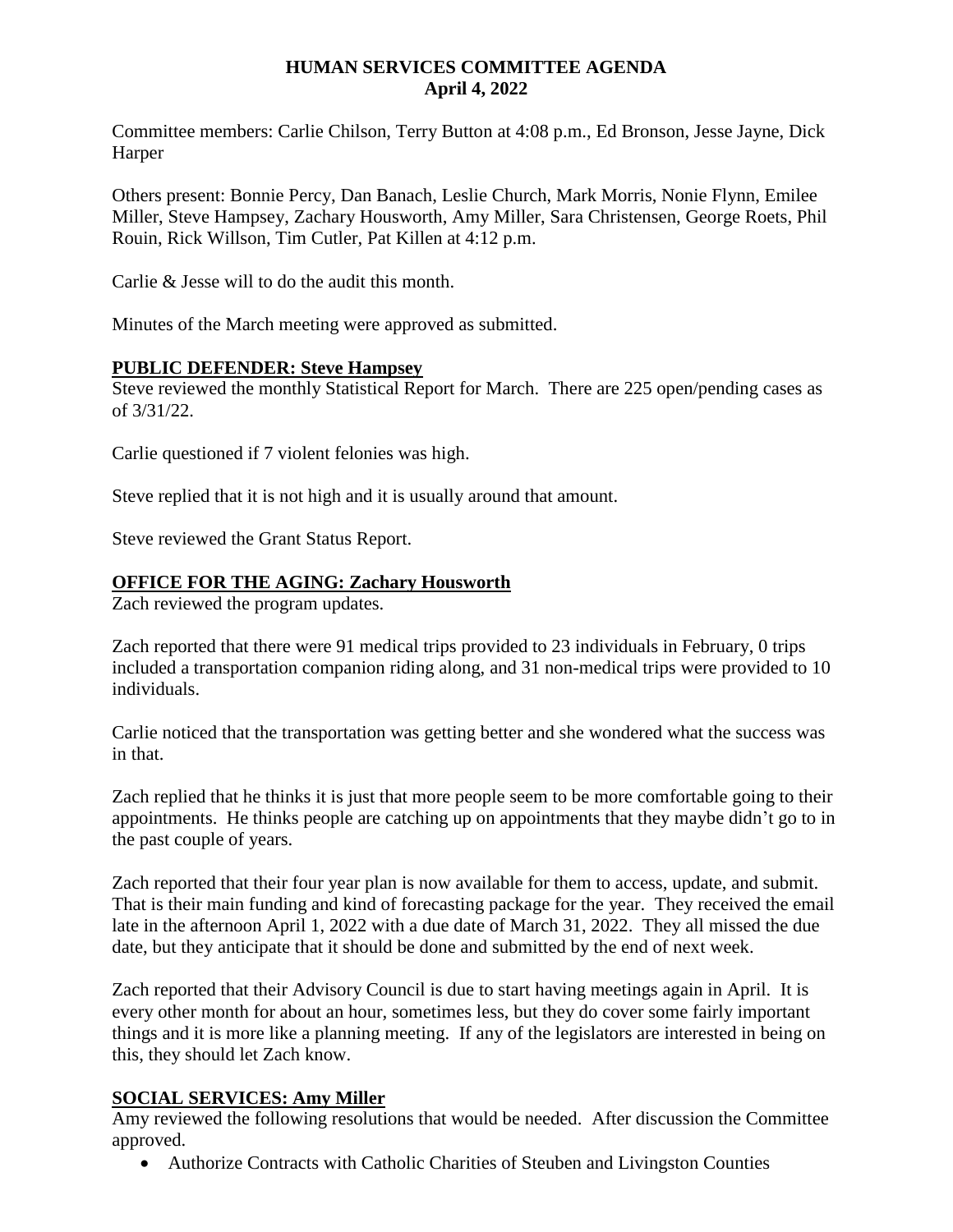Authorize Contract with Pro-Action of Steuben and Yates Counties, Inc. for Staffing of the Yates County Summer Youth Employment Program

Amy submitted her 2021 Annual Report.

Amy reported that their Code Blue plan was approved on March  $24<sup>th</sup>$ . They spent \$37,344, which leaves \$13,193 remaining. December-February claims of \$23,264 were submitted March 25th and will claim over \$14,000 for March next month.

Amy reported that a hot topic for discussion during this budget cycle was childcare. Lack of childcare is statewide and social service districts universally underspend their childcare funding. For social services to be able to fund more childcare, rates for providers should be raised. NYS does have grants available to assist with the costs of starting a childcare. In 2021, Yates County DSS paid \$145,605 to childcare providers, serving 38 families.

Amy reported that the proposed executive provision changes the eligibility requirements for Medicaid in NYS. These changes include: raising the income level for seniors and individuals with disabilities from the (SSI) related levels to 138% FPL to align with modified adjustable gross income (MAGI) and eliminating the resource test for seniors (65+) and individuals with disabilities. If the changes are implemented, they will conflict with current state law.

| 2021          | September | October | November | December | January | February |
|---------------|-----------|---------|----------|----------|---------|----------|
| Ontario       | 3.6       | 3.5     | 3.2      | 2.6      | 3.6     | 3.8      |
| <b>Seneca</b> | 4.0       | 3.9     | 3.5      | 2.8      | 3.9     | 4.1      |
| <b>Wayne</b>  | 3.8       | 3.6     | 3.2      | 2.7      | 3.7     | 3.9      |
| Yates         | 3.2       | 3.1     | 2.8      | 2.4      | 3.4     | 3.5      |
| <b>Monroe</b> | 4.7       | 4.4     | 3.9      | 3.0      | 4.0     | 4.2      |
| <b>NYS</b>    | 6.3       | 6.0     | 5.5      | 5.0      | 5.3     | 5.1      |
| <b>US</b>     | 4.6       | 4.3     | 3.9      | 3.7      | 4.4     | 4.1      |

Amy reviewed the following unemployment rates:

Amy reported that Yates County will host approximately 30 high school students from Hammondsport High School who are interested in exploring municipal careers on Friday 4/29.

Amy reported that on Wednesday, April  $13<sup>th</sup>$ , 3-5pm in the Community Room at the Dundee Library Workforce Development will be presenting for the Yates County Chamber of Commerce Growth Series.

# **PUBLIC HEALTH: Sara Christensen**

Sara reported that the Flu continues to be categorized as widespread in New York State. Flu A is the dominant strain. Children 5-17 years old have the highest reported number of Flu cases followed by 18-49 year olds. They have received 58 lab confirmed cases to date in Yates County, 2 Flu B and 56 Flu A.

|  |  | Sara reviewed the following COVID-19 Update as of 3/31/22: |
|--|--|------------------------------------------------------------|
|--|--|------------------------------------------------------------|

| <b>COVID 19 Data Summary</b> |      |  |  |  |  |
|------------------------------|------|--|--|--|--|
| <b>Total Cases to Date</b>   | 4285 |  |  |  |  |
| Total Cases in March to date | 134  |  |  |  |  |
| # Currently Hospitalized     | ŋ    |  |  |  |  |
| # Deaths                     | 38   |  |  |  |  |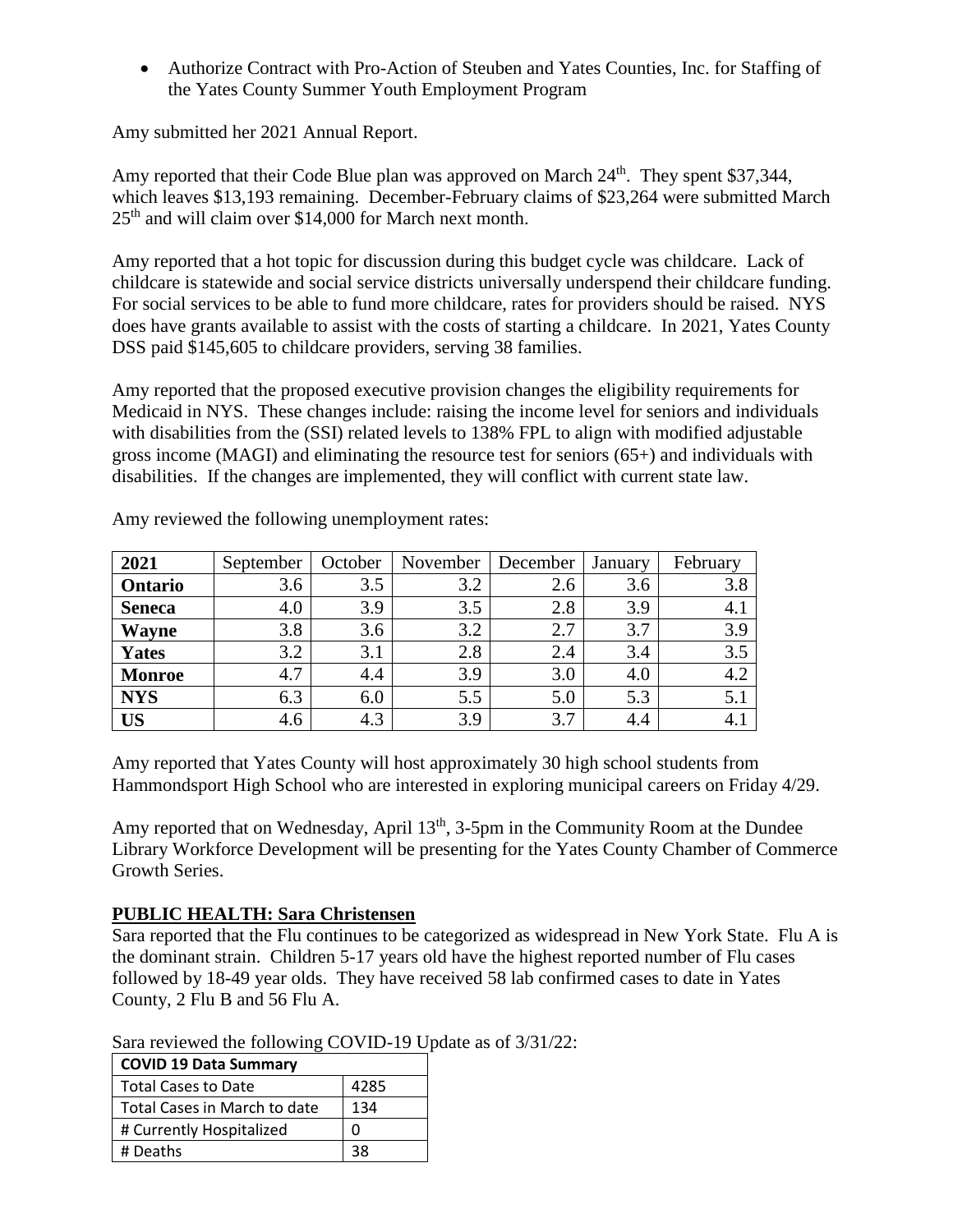Sara reported that the BA.2 sub variant of Omicron is a new variant being monitored by the CDC and NYS and it has been reported as the new dominant strain. It appears to be more transmittable than the BA.1 Omicron, but it has not been shown to cause more severe illness.

Sara reported that weekly COVID-19 vaccination clinics have ended and they are now holding walk in clinics on the  $1<sup>st</sup>$  and  $4<sup>th</sup>$  Thursdays of the month from 2:30-3:00 p.m. at the Public Health Office. On March 29<sup>th</sup>, the FDA authorized administration of a second booster dose of either Pfizer or Moderna vaccine for individuals 50 years and older at least 4 months after receipt of the first booster dose.

Sara reported that Public Health has resumed monthly immunization clinics in the north and south end of the counties for their Mennonite families. Clinics will be held at the Benton Fire Department and the Dundee American Legion on the 3<sup>rd</sup> and 4<sup>th</sup> Tuesday of the month.

Sara reported that their first rabies clinic was held Saturday, March  $19<sup>th</sup>$  at the Dundee Village Barns. The successfully vaccinated 80 animals, 53 dogs and 27 cats. Their next rabies clinic is Saturday, June  $4<sup>th</sup>$ , at the Penn Yan Firemen's Field from 9:00 a.m. to 10:00 a.m.

Sara reported that staff participated in the Fairy Tale Festival held on March  $17<sup>th</sup>$  at Dundee School. Over 120 children and adults attended. The Public Health staff provided kid friendly activities and educational information on immunizations, Early Intervention, Children and Youth with Special Health Care Needs, COVID-19, lead poisoning prevention, rabies, ticks/Lyme disease and emergency preparedness.

Sara submitted her 2021 Annual Report.

Sara reviewed the following resolutions that would be needed. After discussion the Committee approved.

- Appoint Early Intervention Official (S. Christensen)
- Appoint Early Intervention Official Designee (C. Bailey)

# **COMMUNITY SERVICES: George Roets**

George reviewed the following resolutions that would be needed. After discussion the Committee approved.

 Appoint Member to the Yates County Mental Health and Substance Use Subcommittees (Holly R. Smith)

George reported that for the Safe act they received and investigated 3 reports and 1 was reported to DCJS.

George reported that the OASAS Jail funding plan was approved.

George reported that there were 0 AOT cases.

George reported on the following Program Updates: Yates INSYGHT, Crisis Intervention Training, Columbia University HEALing Communities Study, Yates County Crisis Services Plan, Transitional Care Management, Children's Single Point of Accountability, Yates Prevention Coalition, Mozaic/Catholic Charities, Outpatient Behavioral Health Services, Staffing Related Issues, and Transportation.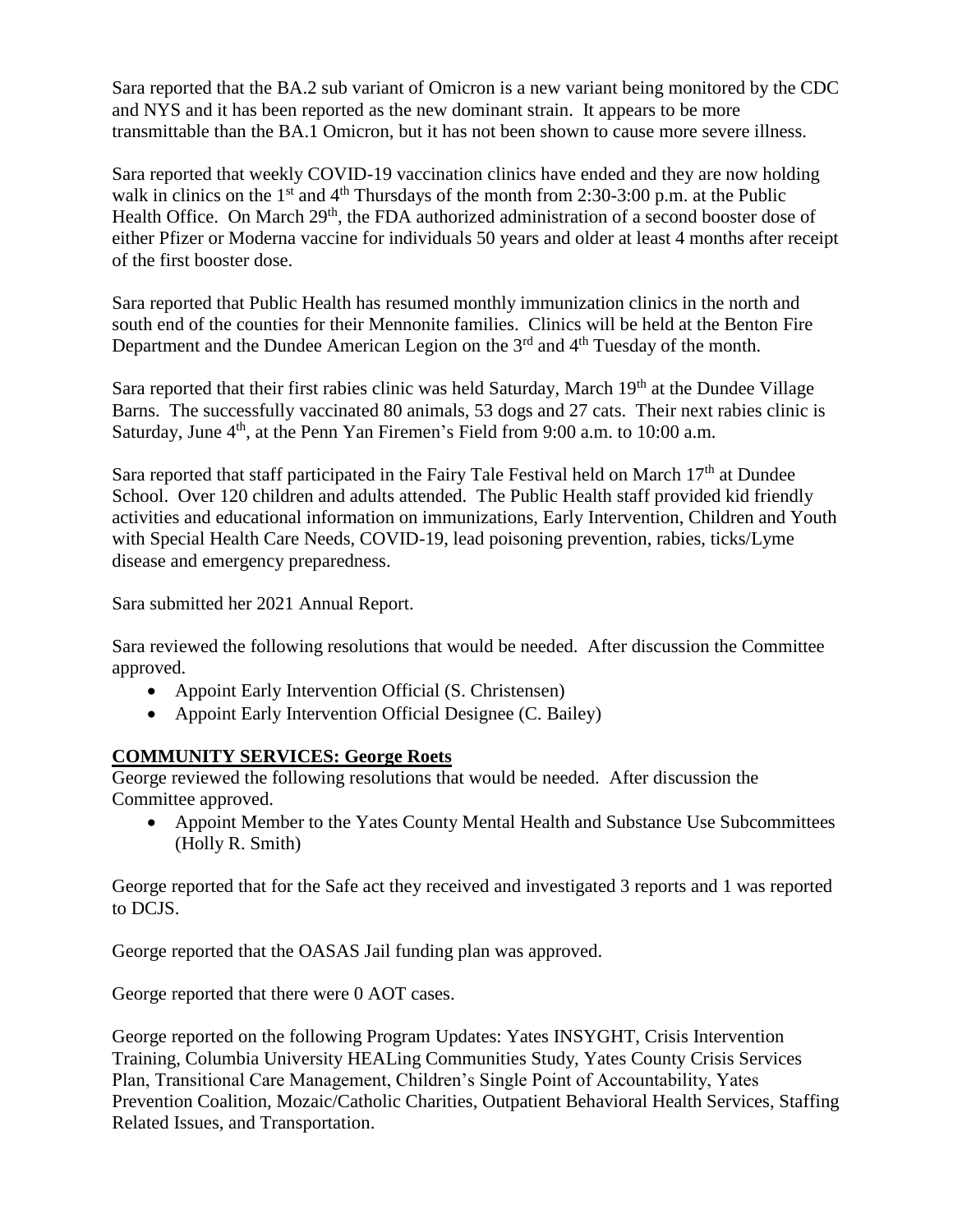# **VETERANS: Philip Rouin**

Phil reviewed the following Veterans' Service Projects: PFC Dwyer and Outdoor Rx Programs for Veterans and Veteran Suicide Prevention & Community Engagement.

Phil reported that he is interviewing eligible candidates to fill the Veteran Service Officer position.

Phil reported that the following trainings were completed: Veterans Naturalization Assistance Program (VNAP) training (March 29<sup>th</sup>), Community Interventions to Prevent Veteran Suicide webinar (March 28<sup>th</sup>), National Veterans Legal Services Program (NVSLP) training - A Guide to VA Benefits for Family Caregivers and the Beaudette Class Action (March 23<sup>rd</sup>), and New York State Division of Veterans' Services Veteran Advisor training (March 7th thru 16th).

Phil reported that he submitted the scholarship application for the National Association County Veteran Service Officers conference and if sufficient funds are awarded, he plans to attend in person.

Phil reported that their Monthly Services Report for March shows that they provided 306 services. VSA staff and volunteers transported 32 Veterans to medical appointments. He reached out to the Highway Department about possibly getting a handicap accessible van. He was informed that there isn't much need right now for one, but there is at least one Veteran that would benefit from a handicap accessible vehicle.

The Committee questioned if this Veteran was eligible for Office of the Aging services or another service provided in the County. It was determined that there is a timing and scheduling issue that makes it difficult and maybe they could work with the Veteran on that.

Phil reported that the following Veteran-Related Training, Meetings and Community Events are coming up: Veteran, Active-Duty Military and Their Families Coffee 'n Cards conversation on Saturday, April 2<sup>th</sup>, Finger Lakes Veterans Advocacy Council meeting on Wednesday, April 6<sup>th</sup>, New York State Division of Veterans' Services VSO Training on Thursday, April 14th, and NYS DVS & CVSOA Leadership Team meeting on Wednesday April 20<sup>th</sup>.

Phil reported that the monthly total compensation for VA claims settled in the last month was \$157,074.27 and the total compensation and disbursements year-to-date is \$378,968.97.

Phil reported that they are expressing support for the designation of May  $27<sup>th</sup>$ , 2022, as "National" Poppy Day" in Yates County.

It was questioned if they are going to have poppies available for people to purchase downstairs or in the VSA office for that day or how they are going to promote it?

Phil was planning to bring a resolution for it forward first. The American Legion or VFW typically sells them as a fundraiser. He will see if he can rally some Vet's together and see what they can do.

Phil reported the New York State Division of Veterans' Services annual training this year will take place on September 19<sup>th</sup>-23<sup>rd</sup>. This year's training will be slightly different from prior years, because it will be a "hybrid" training.

# **COUNTY ADMINISTRATOR: Nonie Flynn**